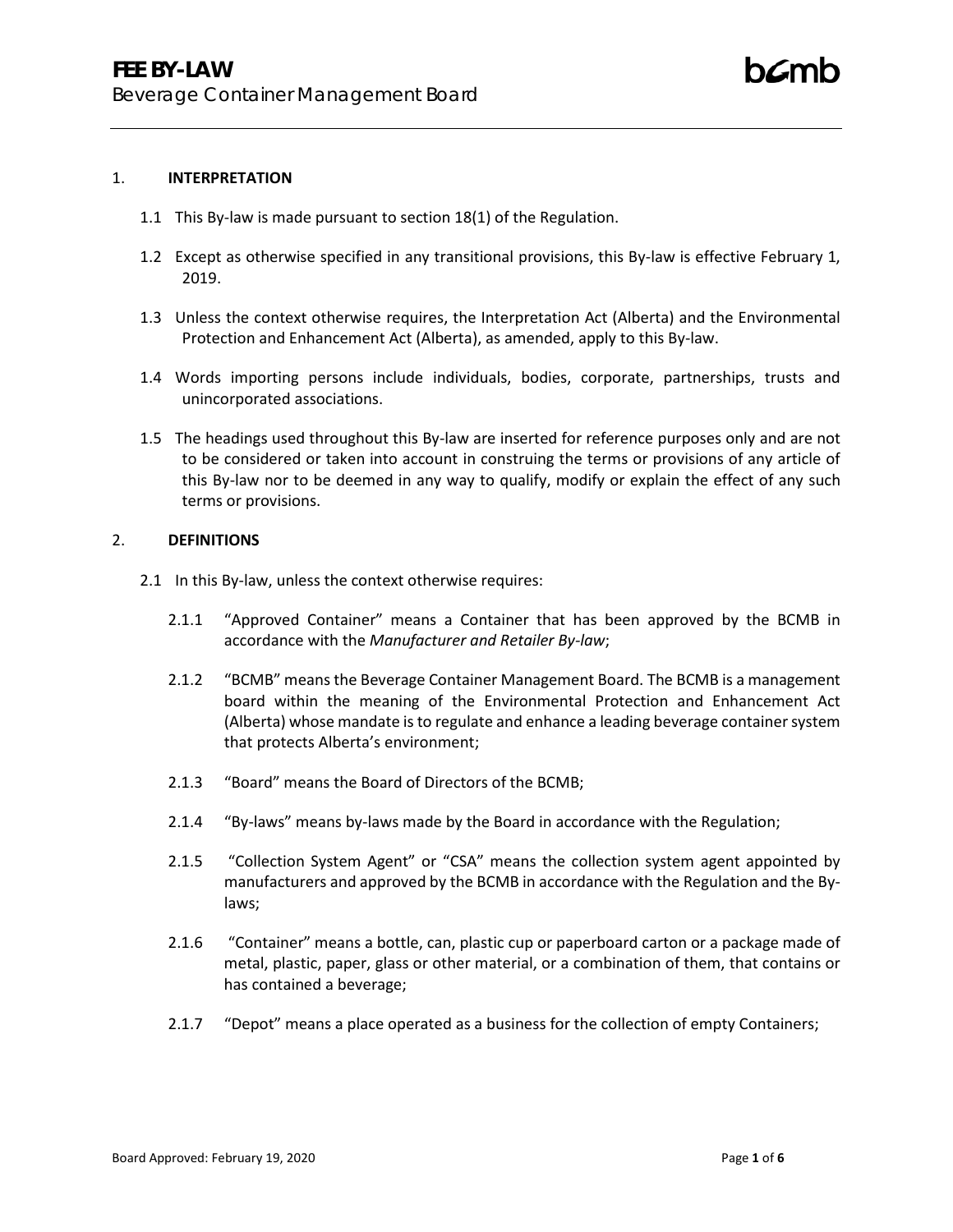- 2.1.8 "Permit" means a permit to operate a depot issued by the BCMB in accordance with the Regulation and the By-laws;
- 2.1.9 "Permit Holder" means an individual or corporate entity named in a Permit;
- 2.1.10 "Registered Container" means a Container that has been registered by the BCMB in accordance with the Regulation and the By-laws;
- 2.1.11 "Regulation" means the Beverage Container Recycling Regulation AR 101/97, as amended.
- 2.2 Unless otherwise indicated, terms that are defined in the Regulation have the same meaning when they are used in this By-law.

### 3. **MANUFACTURER REGISTRATION FEES**

- 3.1 A Manufacturer shall pay to the BCMB a fee of \$60.00 to register itself in accordance with the *Manufacturer and Retailer By-law.*
- 3.2 A Manufacturer shall pay to the BCMB a fee of \$10.00 to register a Container which is deemed to be an Approved Container in accordance with the *Manufacturer and Retailer By-law*.
- 3.3 A Manufacturer shall pay to the BCMB the fee determined by the BCMB for the registration of an Approved Container other than a Container which has been deemed to be an Approved Container under section 5 of the *Manufacturer and Retailer By-law*. This fee shall be determined by the BCMB based on the cost associated with the approval of the Container.

### 4. **INTERIM HANDLING COMMISSION FEES**

4.1 A Manufacturer that requests an Interim Handling Commission be set for a new container stream in accordance with the *Handling Commission Review By-law* shall pay to the BCMB a fee of \$2,500 before the BCMB takes steps to determine the Interim Handling Commission.

### 5. **DEPOT FEES**

- 5.1 An applicant for a Permit to operate a Depot shall pay to the BCMB a Depot application fee of \$600.00 for each application submitted to the BCMB.
- 5.2 When the BCMB issues a new Permit to an applicant, the applicant shall pay to the BCMB a Depot Permit fee in the amount of \$500.00 prior to the Permit being issued.
- 5.3 A Permit Holder applying to renew a Permit shall pay to the BCMB a Permit renewal fee in the amount of \$600.00.
- 5.4 A Permit Holder applying to amend a Permit to change the location of the Depot shall pay to the BCMB a Permit amendment fee in the amount of \$2,500 unless the Permit relates to a Rural or Urban Depot that collects less than six million Containers per year, in which case, upon application from the Permit Holder, the BCMB may waive all or part of the Permit amendment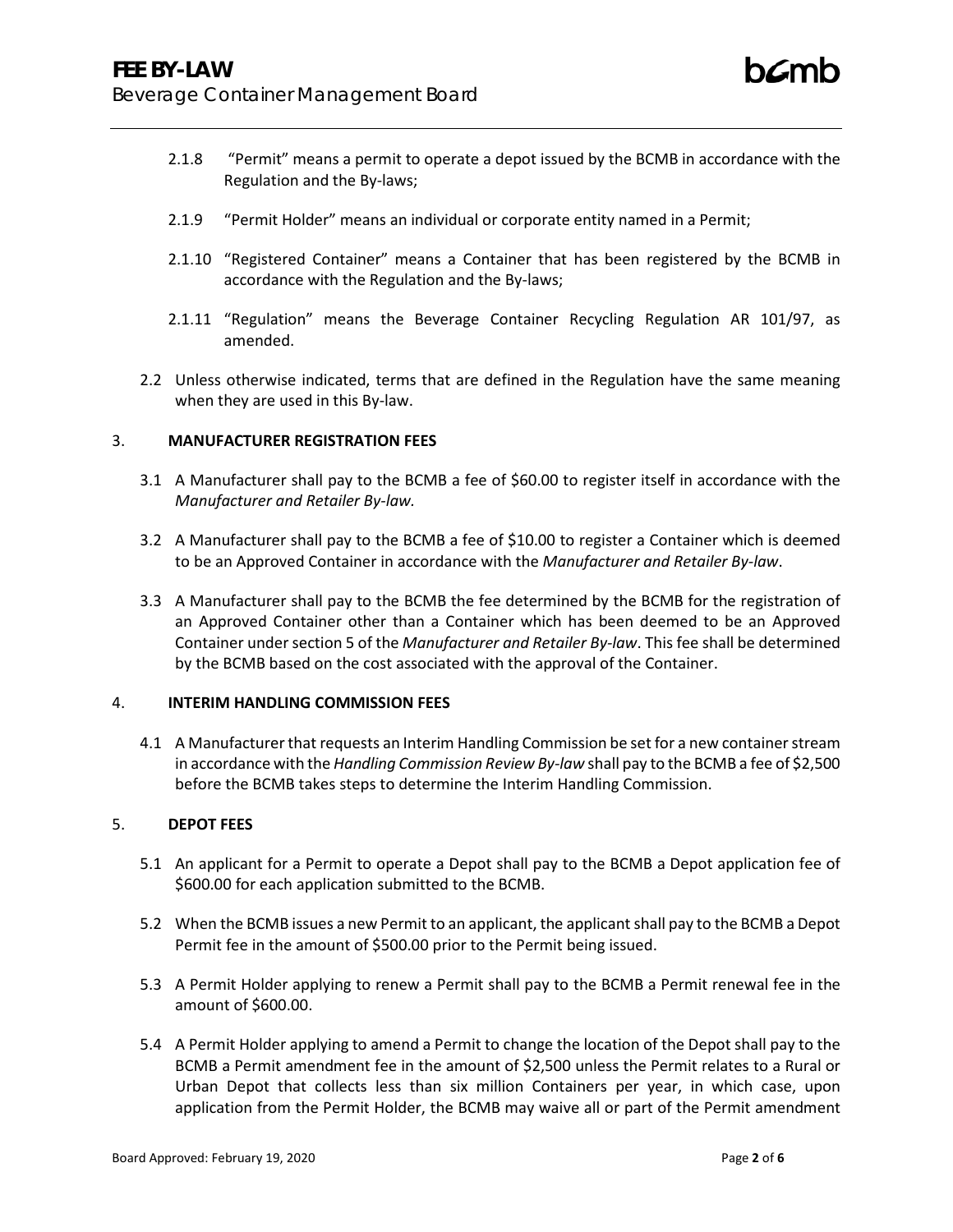fee. The decision to waive or reduce the Permit amendment fee is in the sole discretion of the BCMB.

5.5 A Permit Holder applying to amend a Permit with respect to anything other than the location of the Depot shall pay to the BCMB a Permit amendment fee in the amount of \$600.

## 6. **OPERATING FEES**

- 6.1 Effective January 1, 2020, a Manufacturer shall pay to the BCMB a fee of \$.0008 for each of its Containers collected.
- 6.2 Effective January 1, 2020, a Permit Holder shall pay to the BCMB a fee of \$.0008 for each Container which it collects.

## 7. **COMPLIANCE FEES**

- 7.1 A compliance fee may be levied by the BCMB where authorized by any BCMB by-law.
- 7.2 Effective June 1, 2019, a compliance fee shall be in the amount of \$400.00 for each event for which the fee is levied.
- 7.3 The BCMB shall issue a notice of the compliance fee to be levied. The notice of compliance fee must contain the following information:
	- 7.3.1 the name of the person required to pay the fee;
	- 7.3.2 particulars of the event which is the basis for the fee being levied;
	- 7.3.3 the name of the by-law or policy under which the fee is being levied;
	- 7.3.4 the amount of the fee, any applicable costs, the manner in which interest will accrue, and the time by which it must be paid;
	- 7.3.5 a statement of the right to appeal the notice of compliance fee.
- 7.4 A notice of compliance fee may not be issued more than two years after the later of:
	- 7.4.1 the date on which the event to which the notice relates occurred, or
	- 7.4.2 the date on which evidence of the event first came to the notice of the BCMB.
- 7.5 A notice of compliance fee may be served by sending the notice to the email address provided by the party to the BCMB for that purpose, or by any of the methods referenced in section 7.6.
- 7.6 Service of a notice of compliance fee is affected on the person named in the notice:
	- 7.6.1 If the notice is sent electronically, as of the date that the electronic communication is sent;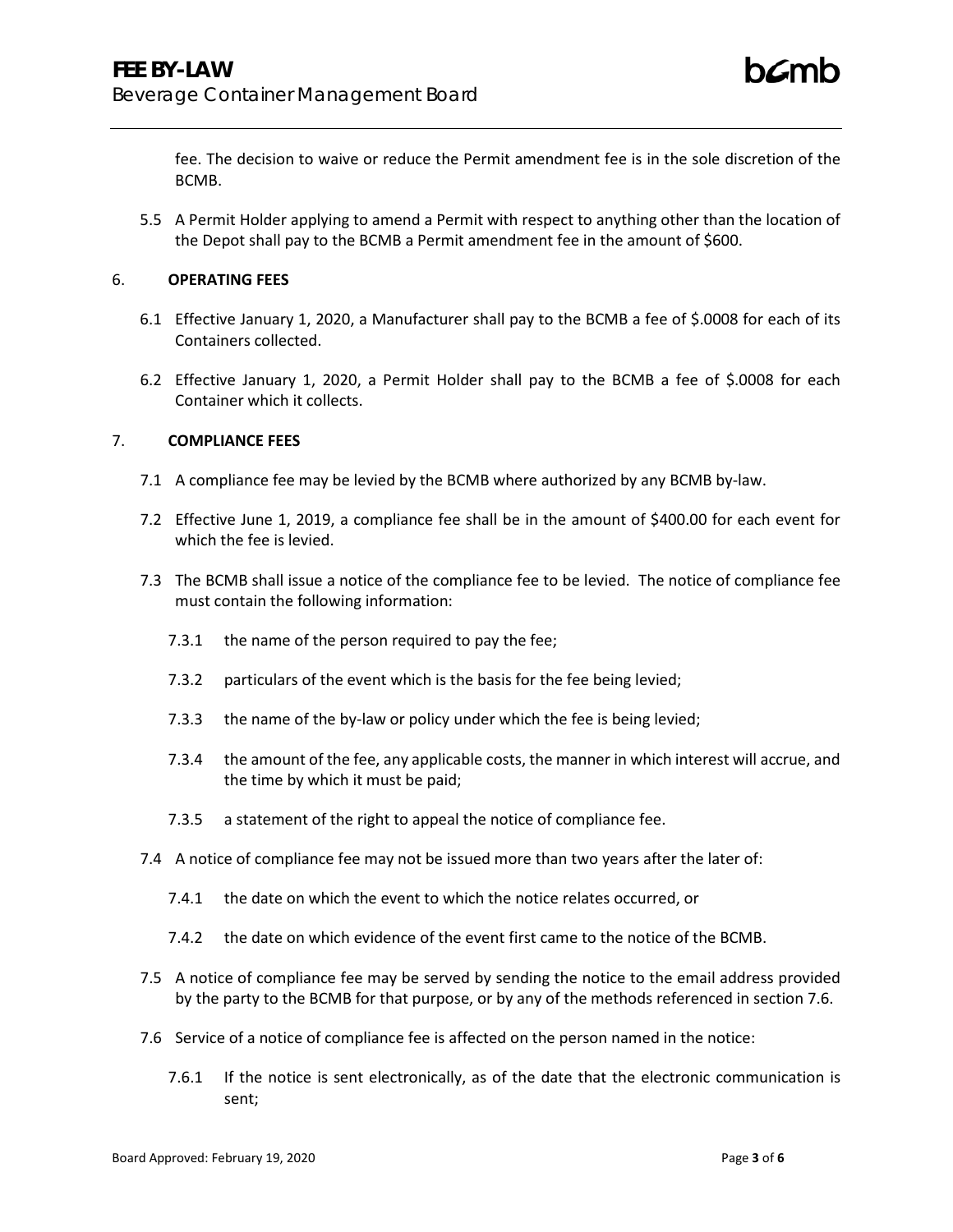- 7.6.2 If the notice is left with an individual, on the date that it is left; and
- 7.6.3 If the document is sent by recorded mail, on the earlier of the date that acknowledgement of receipt of the recorded mail is signed, or 7 days after the date on which the recorded mail is sent.
- 8. **A person who is served with a notice of compliance fee shall pay the full amount of the compliance fee, including all interest and other charges levied, within 30 days of the date of service of the notice.**
	- 8.1 If a party, who has received a notice of compliance fee fails to comply with the terms or requirements of the notice of compliance fee within 30 days from the date of service, the BCMB may:
		- 8.1.1 take the necessary steps to remedy the event or to fulfil the terms imposed at that party's cost;
		- 8.1.2 add any costs incurred by the BCMB for enforcement, remedying the event or fulfilling the terms of the notice, to the fee levied against the party hereunder;
		- 8.1.3 levy any additional fee or interest as may be permitted by this By-law or any other by-law or policy of the BCMB;
		- 8.1.4 take steps to collect the outstanding fee;
		- 8.1.5 set off any amount owing by the BCMB to the party against whom a compliance fee has been levied;
		- 8.1.6 direct a third party, including a Collection System Agent, to pay amounts owing by the third party to the party against whom a fee has been levied, to the BCMB;
		- 8.1.7 direct a third party, including a Collection System Agent, to collect the outstanding fee on behalf of the BCMB;
		- 8.1.8 collect all outstanding amounts by any other reasonable and lawful means.

### 9. **AMENDMENTS TO FEES**

9.1 The fees payable pursuant to this By-law may be changed by resolution of the Board and the amended fee will be effective as of the date specified in the resolution.

# 10. **PAYMENT OF AND COLLECTION OF FEES**

10.1 Interest is payable on fees that are required to be paid under this By-law at the rate of 2% per month, from the date the unpaid amount is due until it is paid to the BCMB.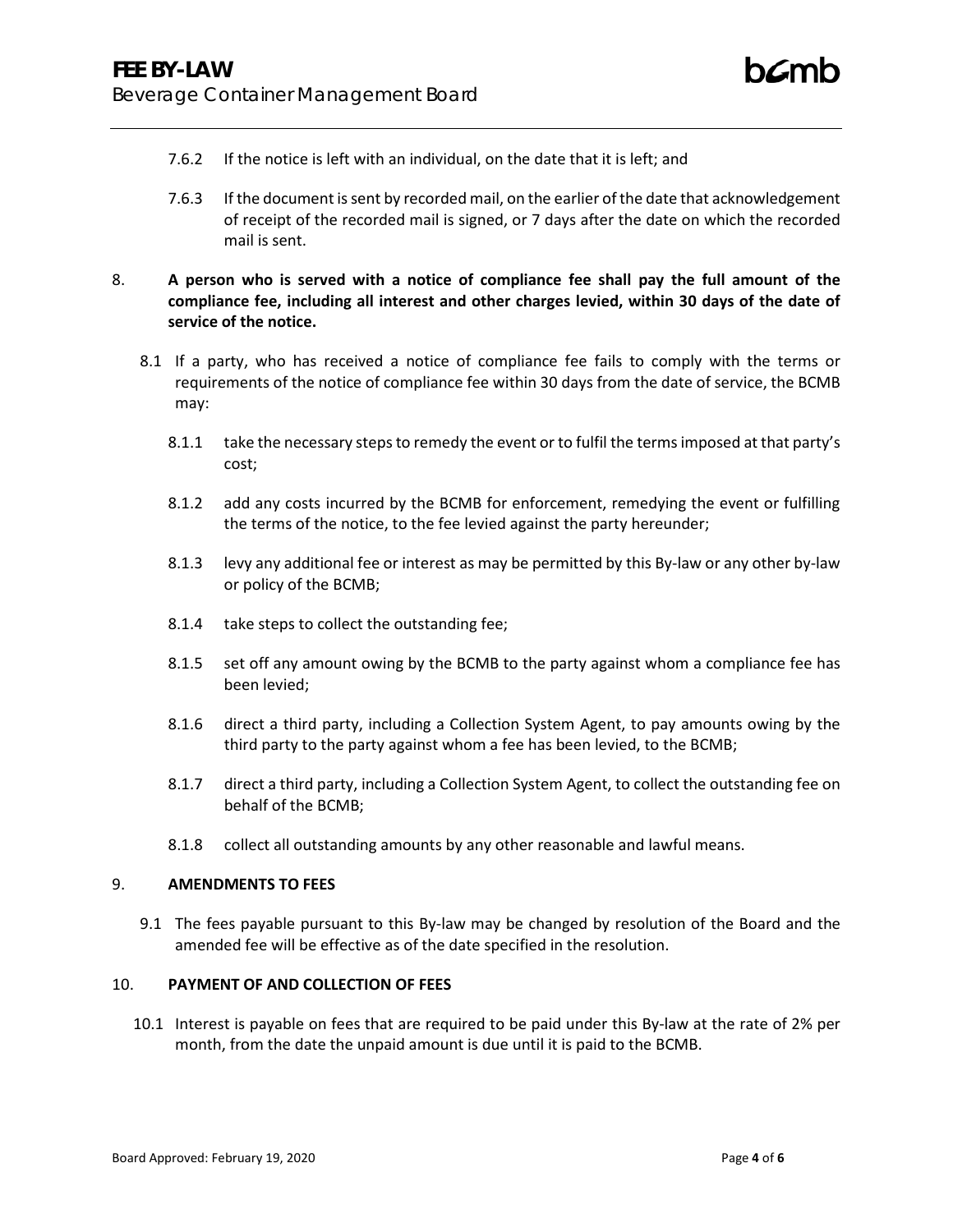- 10.3 Any person subject to a fee holds all fees to be remitted to the BCMB in trust for the BCMB.
- 10.4 Any reference in this By-law to collection or enforcement of a duly levied fee shall include collection or enforcement of any costs or interest associated with the fee levied.

## 11. **COMPLIANCE FEE APPEAL PROCESS**

- 11.1 A person who is served with a notice of compliance fee may appeal the notice of compliance fee to the BCMB Compliance Committee by submitting a Notice of Appeal in the form specified by the BCMB for that purpose by email to the BCMB Hearing Director, and by paying the BCMB the compliance fee that is the subject of the appeal and an Appeal Fee of \$500
- 11.2 The Notice of Appeal, compliance fee and Appeal Fee must be submitted to the BCMB within 30 days of the date the notice of compliance fee is deemed to have been received by the person who is appealing.
- 11.3 The Notice of Appeal shall include the following information:
	- 11.3.1 Contact information of the appellant, including an address to which information may be transmitted by fax or by email;
	- 11.3.2 The date of service of the notice of compliance fee;
	- 11.3.3 A copy of the notice of compliance fee appealed from;
	- 11.3.4 Grounds for the appeal;
	- 11.3.5 Evidence supporting the grounds of appeal.
- 11.4 A notice of compliance fee can only be appealed on the following grounds:
	- 11.4.1 The BCMB did not have the authority to issue the notice of compliance fee;
	- 11.4.2 The BCMB failed to follow its own procedures, and that this failure had, or may reasonably have had, a material effect on the decision to issue the notice of compliance fee;
	- 11.4.3 The issuance of the notice of compliance fee was influenced by bias;
	- 11.4.4 The BCMB failed to consider relevant information or took into account irrelevant information in issuing the notice of compliance fee.
- 11.5 For the purpose of each appeal under this section, a panel shall be appointed by the Chair of the Compliance Committee. The Compliance Committee hereby delegates its authority to decide an appeal from a notice of compliance fee to the Appeal Panel appointed for each particular appeal.